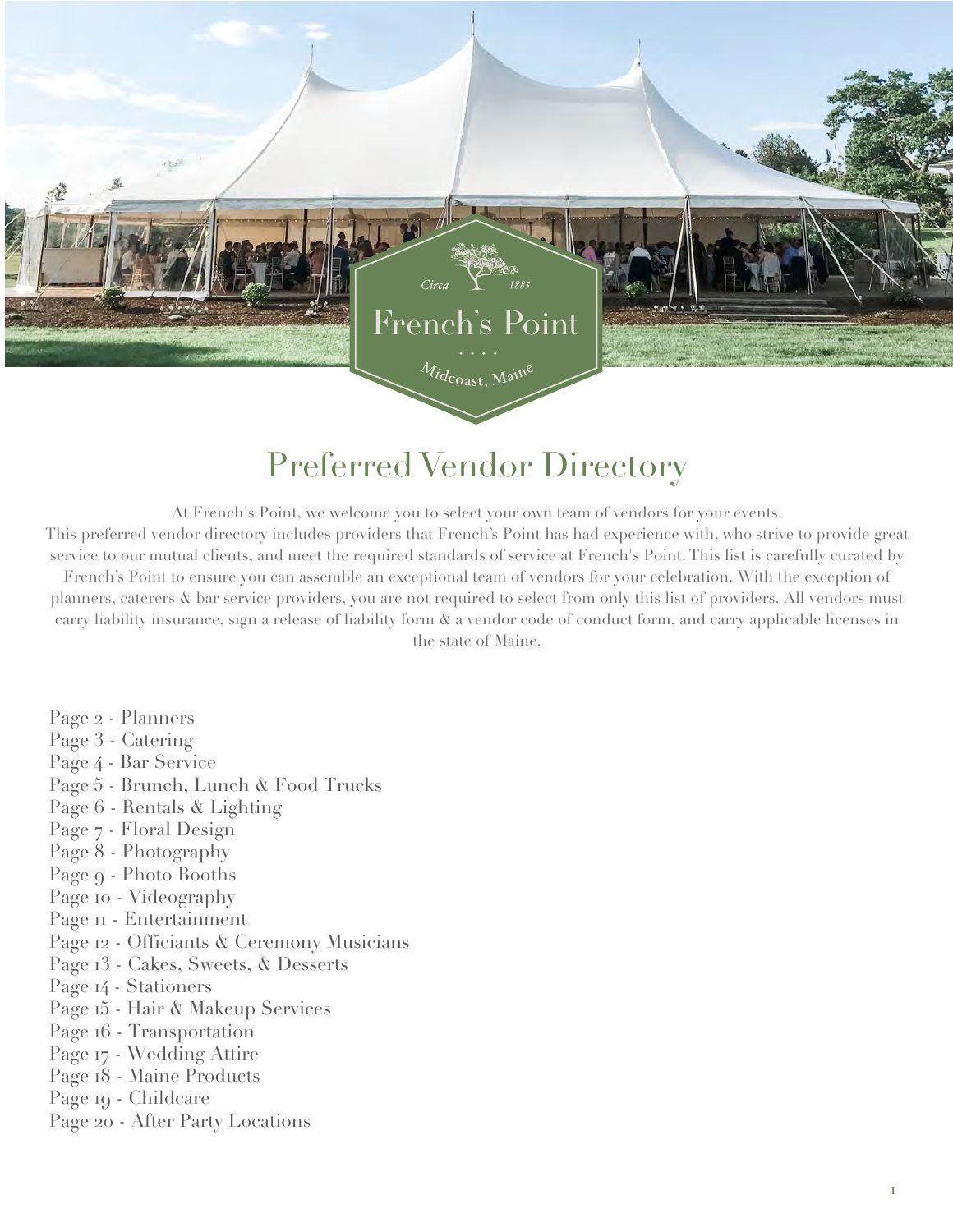## <span id="page-1-0"></span>A Family Affair of Maine

Event Planning & Design Service New Gloucester, ME Contact: Paula 207-650-4045 paula@afamilyaffairmaine.com afamilyaffairmaine.com

#### Alyssa Thomas Events

Full Service Planning & Design Service Destination Contact: Alyssa 740-252-6419 alyssa@alyssathomasevents.com alyssathomasevents.com

### Churchill Events

Full Service Catering, Bar, Event Rental Management & Event Coordination Portland, ME Contact: Craig 207-878-2277 craig@churchillcaterers.com churchillcaterers.com

#### Jessica Riley Events

Full Planning Camden, ME Contact: Jessica 603-234-9017 jessica@jessicarileyevents.com jessicarileyevents.com

#### Maine Seasons Events

Event Planning & Design Service Topsham, ME Contact: Meagan 207-729-2308 maineseasonsevents@gmail.com maineseasonsevents.com

#### Olive and Co.

Full & Partial Planning Portland, ME Contact: Cassie 207-468-6040 hello@oliveandcoevents.com oliveandcoevents.com

### Pinch Me Planning

Event Design & Coordination Portland, ME Contact: Christina hello@pinchmeplanning.com pinchmeplanning.com

## R.L. Sisson Events

Full Service & Partial Planning Southwest Harbor, ME Contact: Rachel 401-935 6704 info@rlsissonevents.com rlsissonevents.com

### SHELuxe Weddings & Design

Wedding Planning & Design Kittery, ME Contact: Heidi 207-480-3177 hello@sheluxewed.com sheluxewed.com

## Stone Cove Catering

Full Service Catering Bristol, ME Contact: Sarah 207-563-7008 sarah@stonecovecatering.com stonecovecatering.com

#### Wed In Maine

Full & Partial Planning Portland, ME Contact: Anna 413-320-7335 anna@wed-maine.com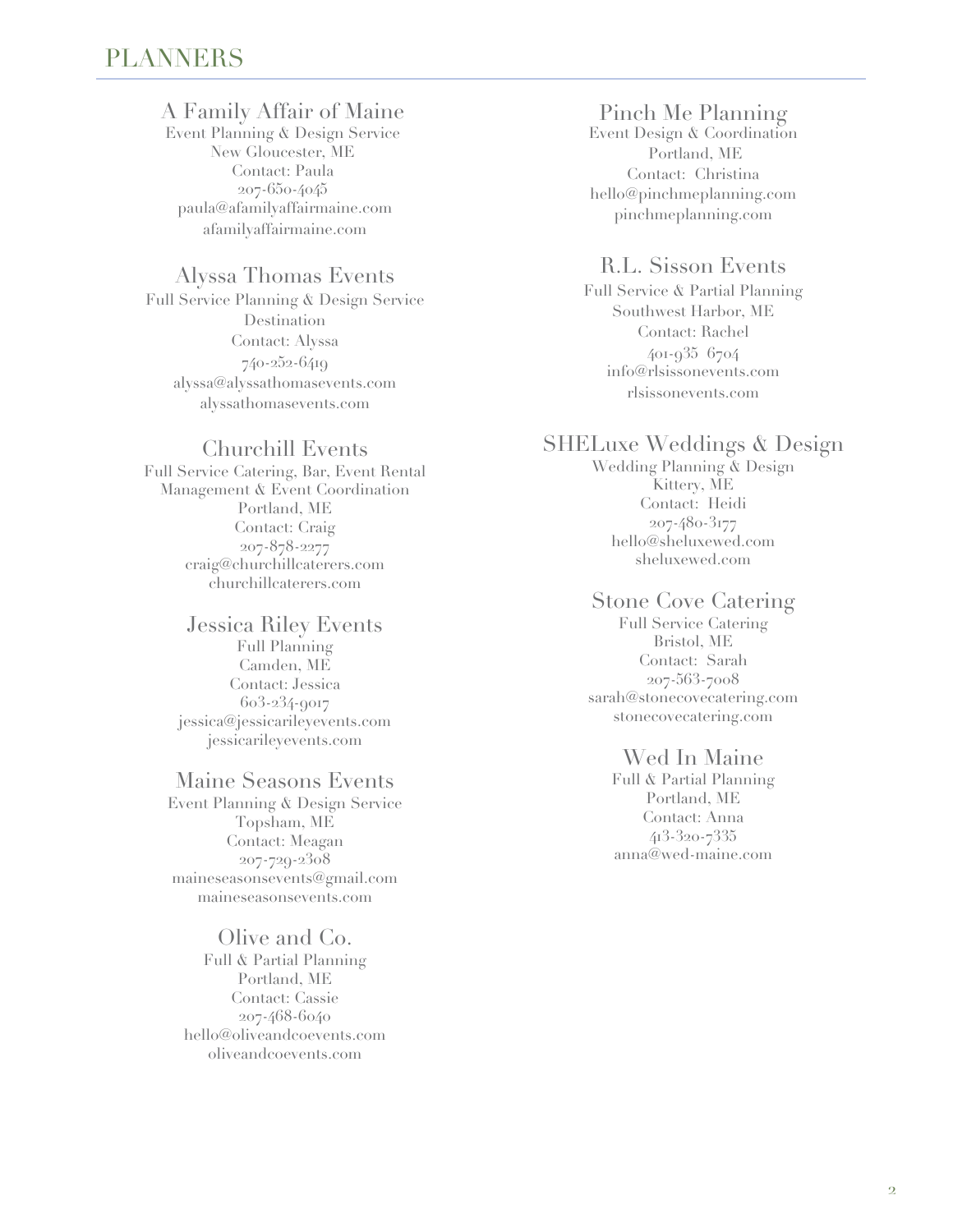# <span id="page-2-0"></span>CATERING

## Bar Harbor Catering Company

Full Service Catering Bar Harbor, ME Contact: Mandy 207-664-8474 heather@bhcaterco.com bhcaterco.com

#### Blue Elephant Events & Catering

Full Service Catering Saco, ME Contact: Reuben 207-281-3070 reuben@blueelephantcatering.com blueelephantcatering.com

#### Churchill Events

Full Service Catering Portland, ME Contact: Craig 207-878-2277 craig@churchillcaterers.com churchillcaterers.com

#### Dandelion Catering Co. Yarmouth, ME Contact: Amy 207-847-0023 info@dandelioncatering.com

dandelioncatering.com

#### The Enchanted Fork

Personal Chef Services Contact: Ashley 207-463-6219 @theenchantedfork

#### Stone Cove Catering

Full Service Catering Bristol, ME Contact: Sarah 207-563-7008 sarah@stonecovecatering.com stonecovecatering.com

### Trillium Caterers

Belfast, ME Contact: Abigale & Michael 207-338-5080 Email via contact page on website trilliumcaterers.com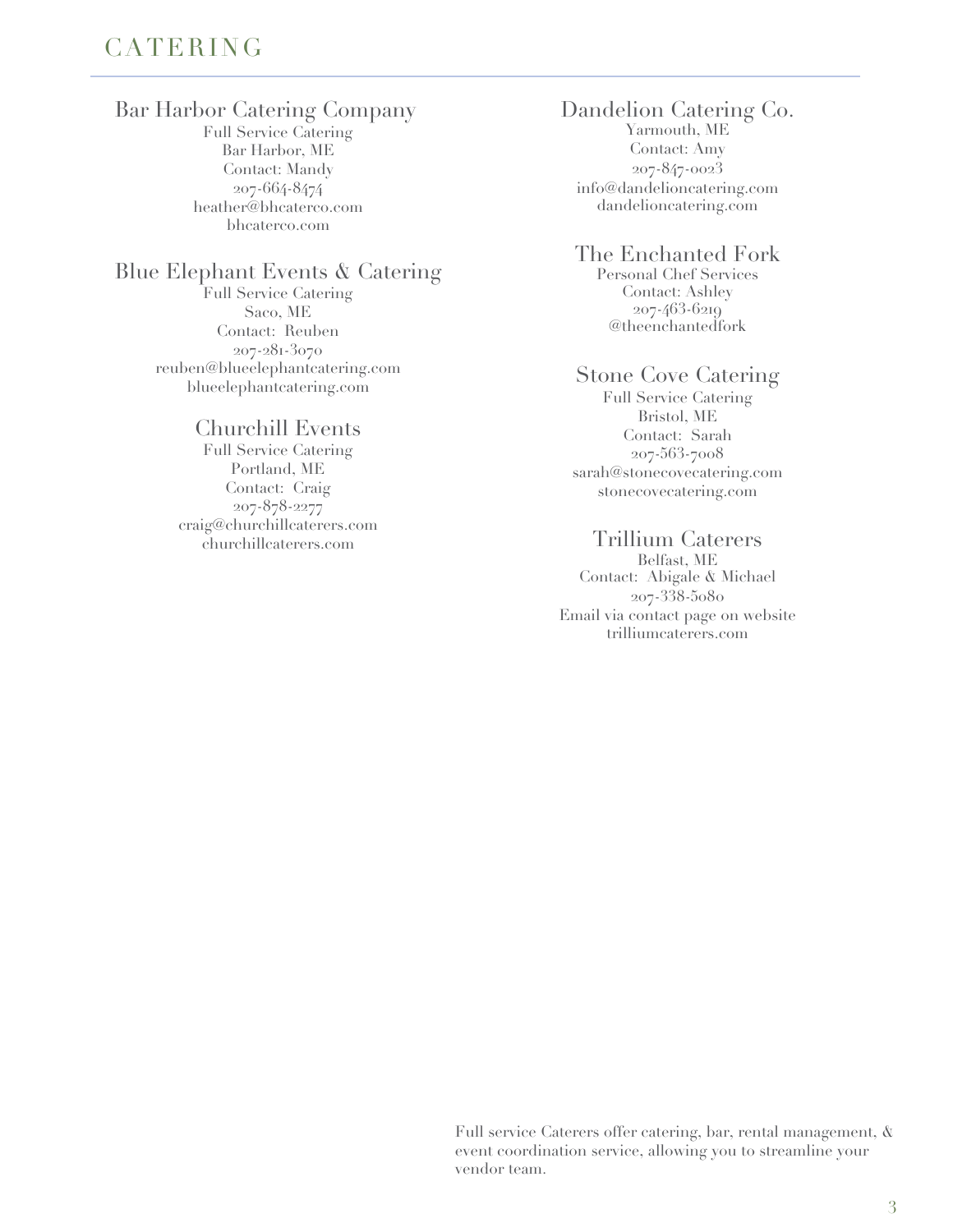# <span id="page-3-0"></span>BAR SERVICE

## The Bar Association

Gray, ME Contact: Catherine 207-650-0481 tbamaine@gmail.com thebarassociation.me

# Espresso Dave's

Portsmouth, NH Contact: Dave 888-221-9029 dave@espressodave.com espressodave.com

# The Nightcap Bar Co.

Augusta, ME Contact: Joc nightcapbarco@gmail.com thenightcapbarco.com

# Spirits Catering Company

Portland, ME Contact: Ted 207-879-1647 ted@thedogfishcompany.com thedogfishcompany.com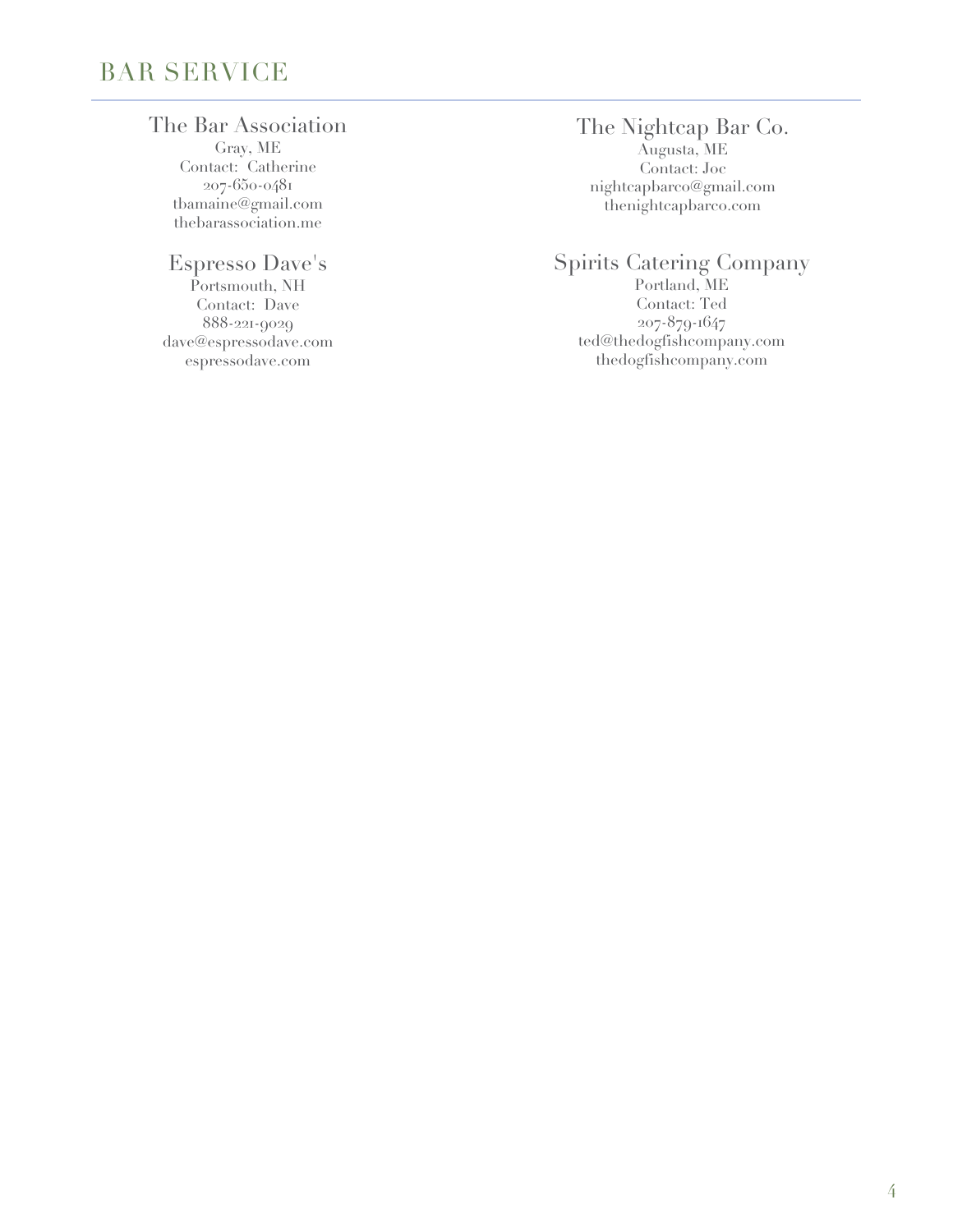# <span id="page-4-0"></span>Brunch, Lunch, Food Trucks & Delivered Meals

#### Bar Harbor Catering Company

Bar Harbor, ME Contact: Mandy 207-664-8474 heather@bhcaterco.com bhcaterco.com

> Bay Wrap Pick Up Breakfast & Lunch Belfast, ME 207-338-9757 thebaywrap.com

#### Bell The Cat

Drop-Off & Full Service Breakfast & Lunch Catering Belfast, ME Contact: JoJo bellthecatinc.com/

## The Eighty 8 Donut Cafe

Donut & Coffee Service Food Truck Portland, ME Contact: Ellen 207-653-3071 eighty8donuts@gmail.com urbansugarcafe.com

#### Mossimos

Italian & Seafood Market Pickup Searsport, ME 207-249-6623 massimo237main.com

Neighborhood Dinner Pickup Belfast, ME 207-505-0425 neighborhoodbelfast.com

#### **Food Truck Parking Locations:**

- Retreat House Front Parking Lot
- Retreat House Oceanfront Lawn
- Farm House West Gazebo Lawn
- Farm House Back Parking / BBQ Lawn
- Farm House East Overlook Patio
- Farm House Beach

The Only Doughnut Donut Pickup 207-218-1231 info@theonlydoughnut.com theonlydoughnut.com

#### The Salt Box Cafe

Breakfast, Lunch & Dinner Food Truck Portland, ME Contact: Matthew matthew@thesaltboxcafeme.com saltboxcafemaine.com

#### Sampa Kitchen

Brazilian Steakhouse on Wheels Portland, ME Contact: Brooks 207-745-8749 eat@grillinbrazilian.com sampakitchen.com

#### Trillium Caterers

Belfast, ME Contact: Abigale & Michael 207-338-5080 Email via contact page on website trilliumcaterers.com

Za'spresso "The Little Italy Bus" Pizza Truck Searsport, ME (207) 548-4072 facebook.com/Zaspresso-The-Little-Italy-Bus

**Note:** Food Trucks require more support from your planner to be successful and enjoyable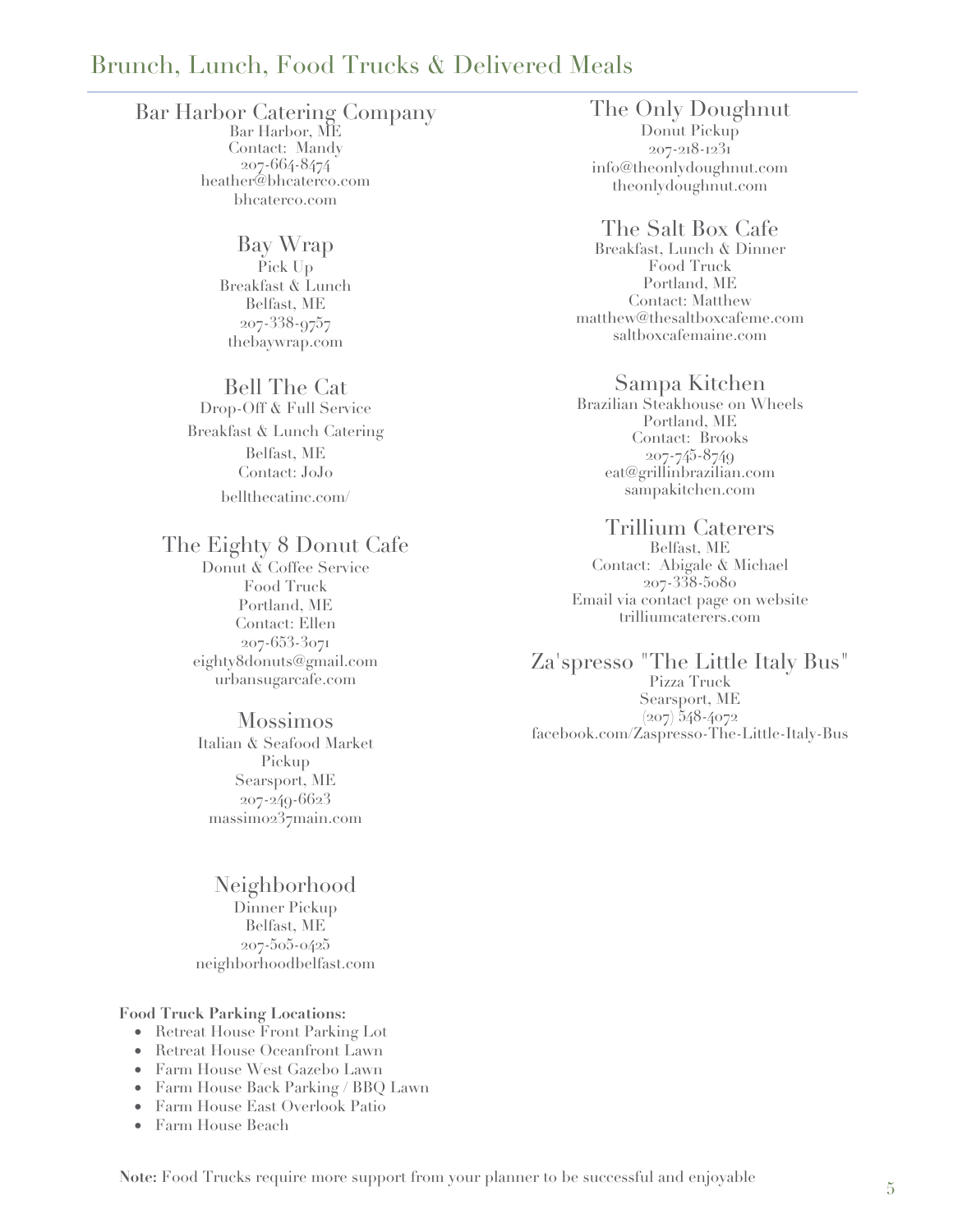# <span id="page-5-0"></span>RENTALS & LIGHTING

# A Family Affair Prop Rentals

New Gloucester, ME Contact: Paula 207-650-4045 info@afamilyaffairmaine.com afamilyaffairmaine.com/prop-rentals

#### Atlantic Generators

Lincolnvile, ME Contact: Daniel 207-975-7779 atlanticgenerators@gmail.com atlanticgenerators.com

# Country Coach Charters

Restroom Rental Nobleboro, ME Contact: Darcy 207-563-5466(o) cccofmaine@aol.com countrycoachcharters.com

#### Event Lighting Concepts Kittery, Maine

Contact: Heidi

207-500-7092 Hello@EventLightingConcepts.com EventLightingConcepts.com

## Griffin & Griffin

 Scarborough, ME Contact: Josie 207-835-4769 hello@griffingriffinlighting.com griffingriffinlighting.com

## PEAK

Portland, ME Contact: Kate 781-405-3410 kcole@peakeventservices.com peakeventservices.com

## Wallace Events

Ellsworth & Rockland, ME Contact: Josh 207-667-6000 jmorren@wallaceevents.com wallaceevents.com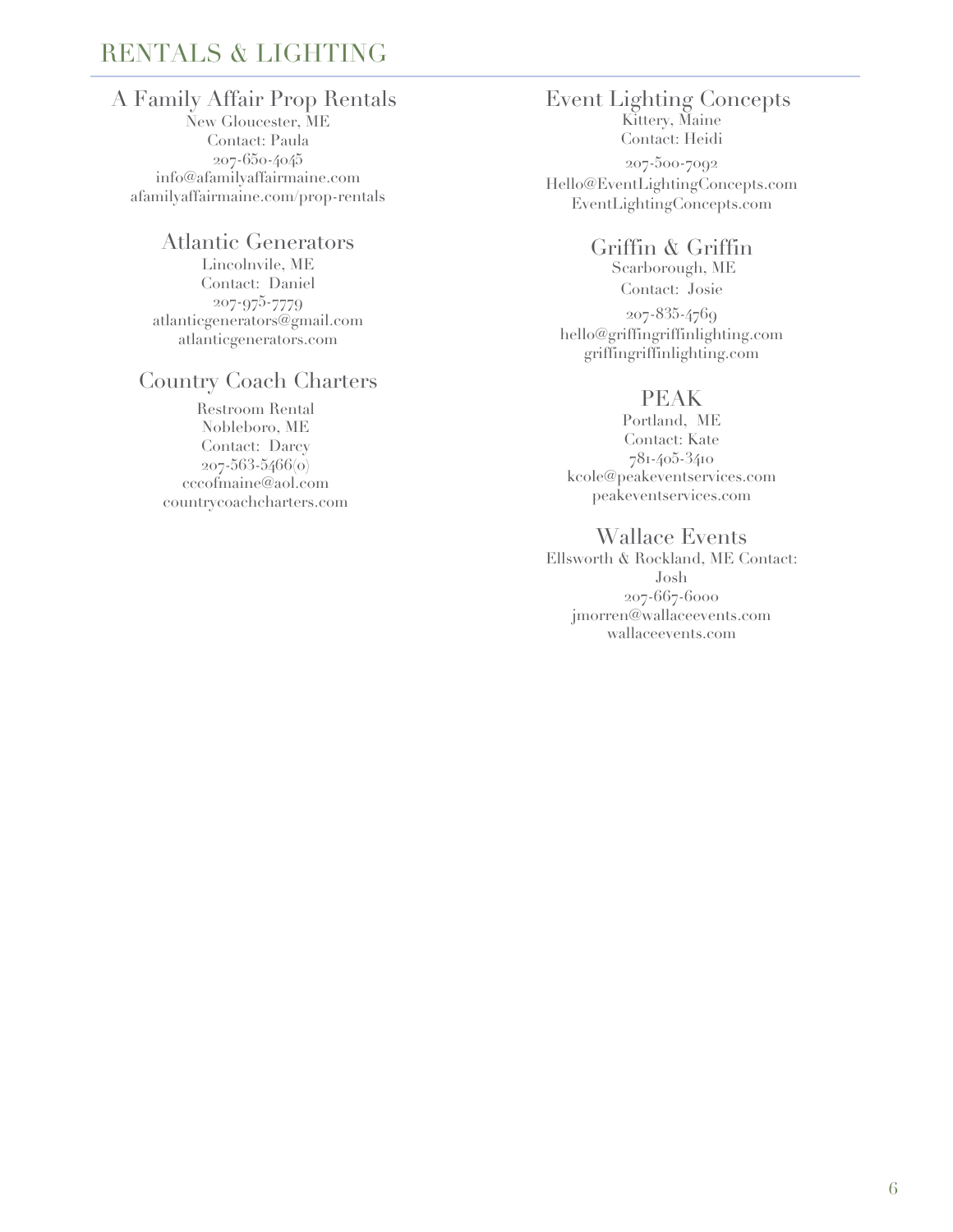# <span id="page-6-0"></span>FLORAL DESIGN

#### Bad Rabbit Flowers

Floral Design Westbrook, ME Contact: Anika 207-614-6174 badrabbitflowers@gmail.com badrabbitflowers.com

# Chevaughn Marie Designs

Floral Design Portland, ME Contact: Chevaughn hello@chevaughnmarie.com chevaughnmarie.com

#### Coco Design Company

Floral Design Brunswick, ME Contact: Coco 207-615-5117 cocodesignco.com@gmail.com cocodesigncompany.com

#### Emily Herzig Floral Studio

Floral & Event Styling Littleton, NH Contact: Emily 603-444-7600 info@ehfloral.com ehfloral.com

#### Field Floral Studio

Floral & Event Design Portland, ME Contact: Megan 207-809-9290 flowers@fieldfloralstudio.com fieldfloralstudio.com

#### Flora Fauna

Full Event Design North Yarmouth, ME Contact: Judy 207-650-3563 florafaunadesigns@yahoo.com florafaunaeventdesign.com

#### Flowers by Hoboken Floral Design Rockland, ME Contact: Lisa 207-236-3023 weddings@hobokengardens.com hobokengardens.com

#### Honeysuckle Way

Floral Design Gardiner, ME Contact: Andrea 207-458-9275 andrea@honeysucklewayflowers.com honeysucklewayflowers.com

#### Marigold Floral Studio

Floral & Event Design Brunswick, ME Contact: Leslie 207-467-4007 leslie@marigoldfloral.com marigoldfloral.com

#### Pretty Flowers Maine Floral Design Brunswick, ME Contact: Amy 207-798-5687 prettyflowersmaine@gmail.com prettyflowersmaine.com

#### Salt Farm Flowers

Floral Design Ellsworth, ME Contact: Katie 207-852-1327 katie@saltfarmflowers.com saltfarmflowers.com

#### Watershed Floral

Floral Design Portland, ME Contact: Sarah 207-577-5803 sarah@watershedfloral.com watershedfloral.com

# Yellow Twist Floral Design

Floral Design Southern Maine Contact: Lindsay 207-370-4689 lindsay@yellowtwist.com yellowtwist.com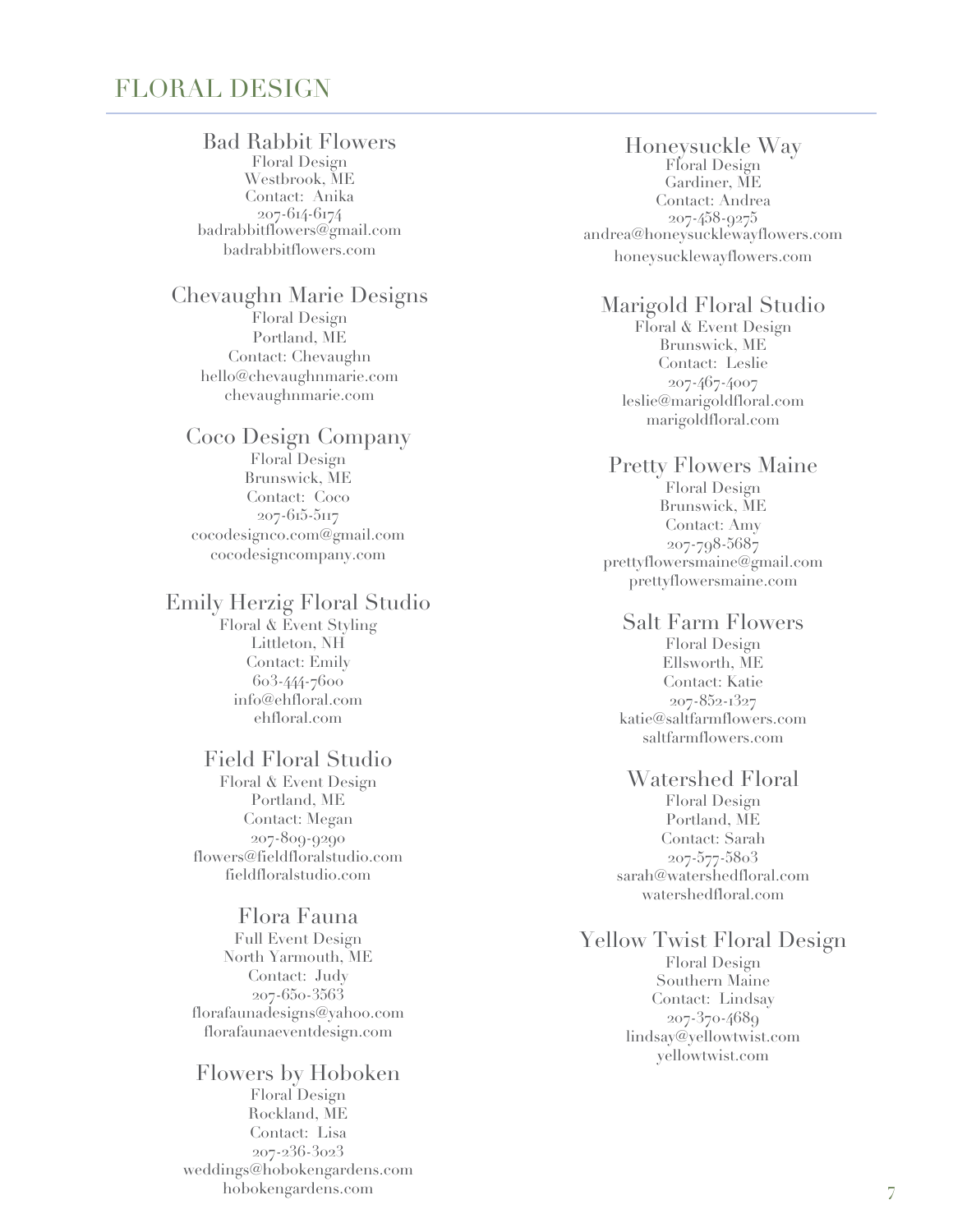# <span id="page-7-0"></span>PHOTOGRAPHY

#### Bethany & Dan Photography Porland, ME

Contact: Dan 207-370-4588 picturethis@bethanydan.com bethanydan.com

#### Brendan Bullock Photography Midcoast Maine Contact: Brendan bullockphoto@gmail.com bullockweddings.com

# Chris Bennett Photography

Portland, Maine 207-680-8455 cbennettphoto@gmail.com cbennettphoto.com

#### Closer North Verona, ME Contact: Erica 207-902-2122 erica@closernorth.com closernorth.com

#### Danielle Brady Photography Bangor, ME Contact: Danielle 207-944-2534 daniellebradyphotography@gmail.com daniellebradyphotography.com

## Darling Photography

Livermore, ME Contact: Jennifer jenn@darlingphoto.net darlingphoto.net

#### Emily Delamater

Portland, ME Contact: Emily 207-615-9069 info@emilydelamater.com emilydelamater.com

### Esra Y Photography

New Hampshire Contact: Esra 347-345-5851 hello@esrayphotography.com esrayphotography.com

## Greta Tucker Photography

Portland, ME Contact: Greta 207-294-2993 gretatuckerphoto@gmail.com gretatuckerphoto.com

#### Jaimee Morse Scarborough, ME Contact: Jaimee

hello@jaimeemorse.com jaimeemorse.com/

# Lexi & Matt Photography

Orono, ME Contact: Lexi 866-500-2984 lexi@lexiandmatt.com lexiandmatt.com

#### The Libbys

South Portland, ME Contact: Amanda 207-951-2956 hello@thelibbysphotoandfilms.com thelibbysphotoandfilms.com

#### Natalya DeSena

Portland, ME Contact: Natalya natalyadesenaphoto@gmail.com natalyadesena.com

## Spring Smith Studios

Brownfield, ME Contact: Spring 207-935-3033 spring@springsmithstudios.com springsmithstudios.com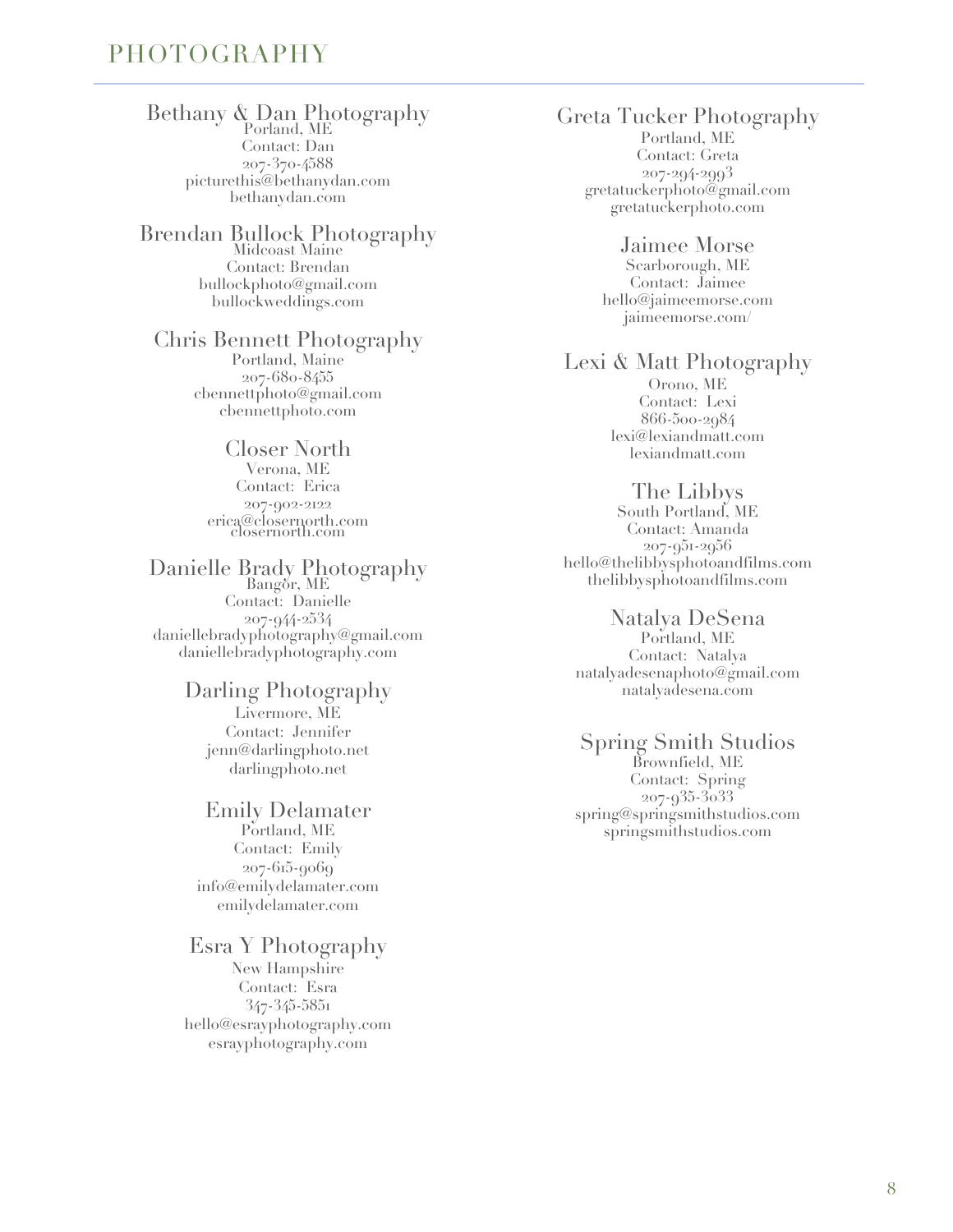## <span id="page-8-0"></span>Maine to Boston Photo Booth Company York, ME

207-205-2221 m2bphotobooth@gmail.com m2bphotobooth.com

# Portland Photo Booth Company

Portland, ME Contact: Justin 207-776-8633 portlandphotobooth@gmail.com portlandphotoboothco.com

# Tiki Booth

Portland, ME Contact: Bethany 207-370-4588 aloha@tikiboothco.com tikiboothco.com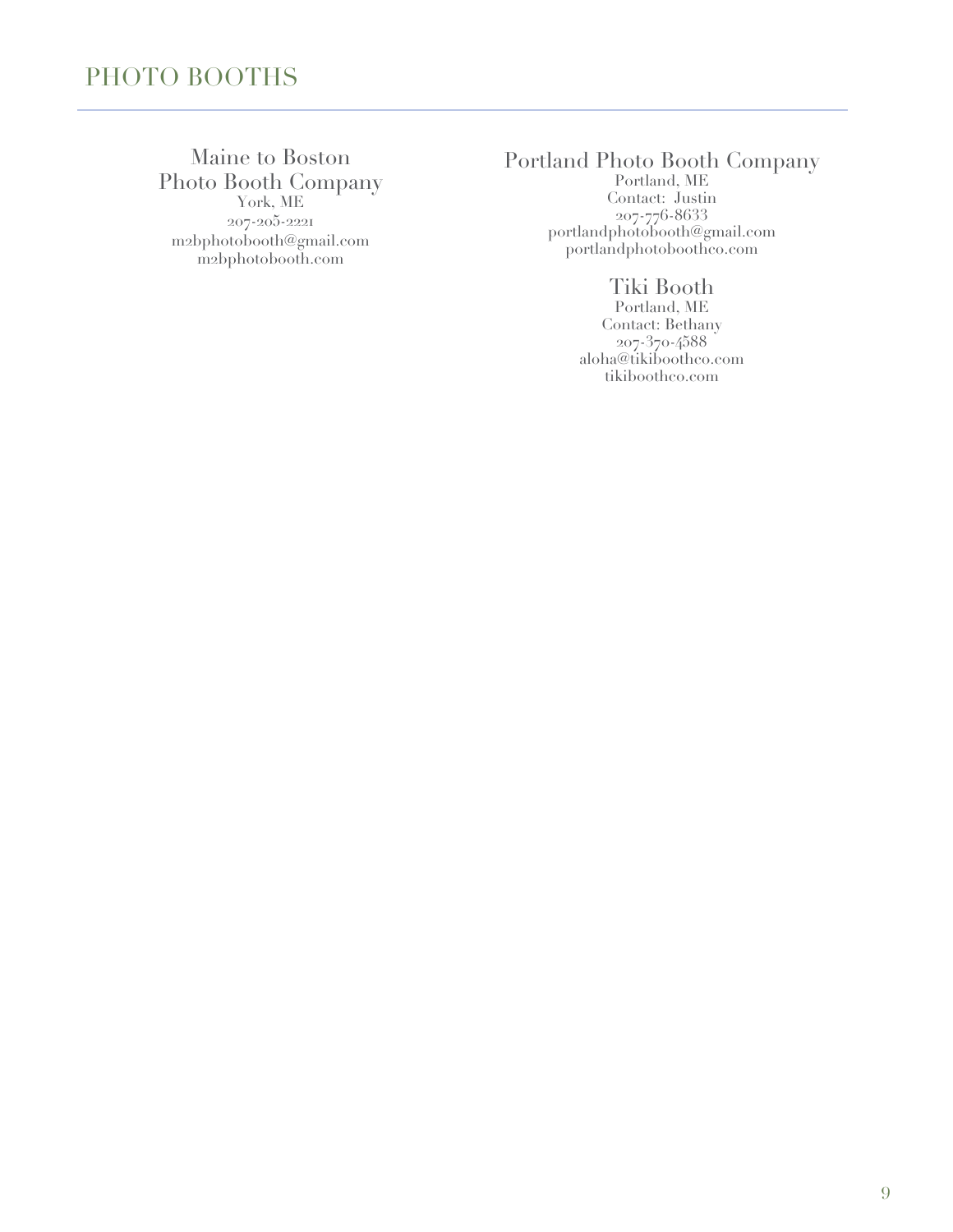# <span id="page-9-0"></span>VIDEOGRAPHY

## Cody Wambolt Productions

Worcester, MA Contact: Cody 978-460-8587 info@codywambolt.com codywamboltproductions.com

#### Elephant Memories

Boston, MA Contact: Clarissa 843-936-1581 events@elephant-memories.com elephant-memories.com/home

#### Latimer Studios

Nashua, NH Contact: Daniel 603-892-3360 daniel@latimerstudios.com latimerstudios.com

#### The Libbys

South Portland, ME Contact: Cole 207-951-2956 hello@thelibbysphotoandfilms.com thelibbysphotoandfilms.com

Life In Focus York, ME Contact: Nick nick@lifeinfocusweddings.com 207-240-1113 lifeinfocusweddings.com

#### Lifeworks Cinema Manchester, NH Contact: Jillian & Craig 857-277-5942 lifeworkscinema@icloud.com iwed-films.com

#### Media Northeast

Scarborough, ME Contact: Josh 2047-447-1529 joshs@medianortheast.com medianortheast.com

#### Meg Simone Wedding Films

Intervale, NH Contact: Meg 603-986-6234 meg@megsimone.com megsimone.com

#### Rising Moon Films

Contact: Mike 303.990.3072 info@risingmoonfilms.com risingmoonfilms.com

#### Stop Go Love

Mendon, MA Contact: Jared 774-614-9870 contact@stopgolove.com stopgolove.com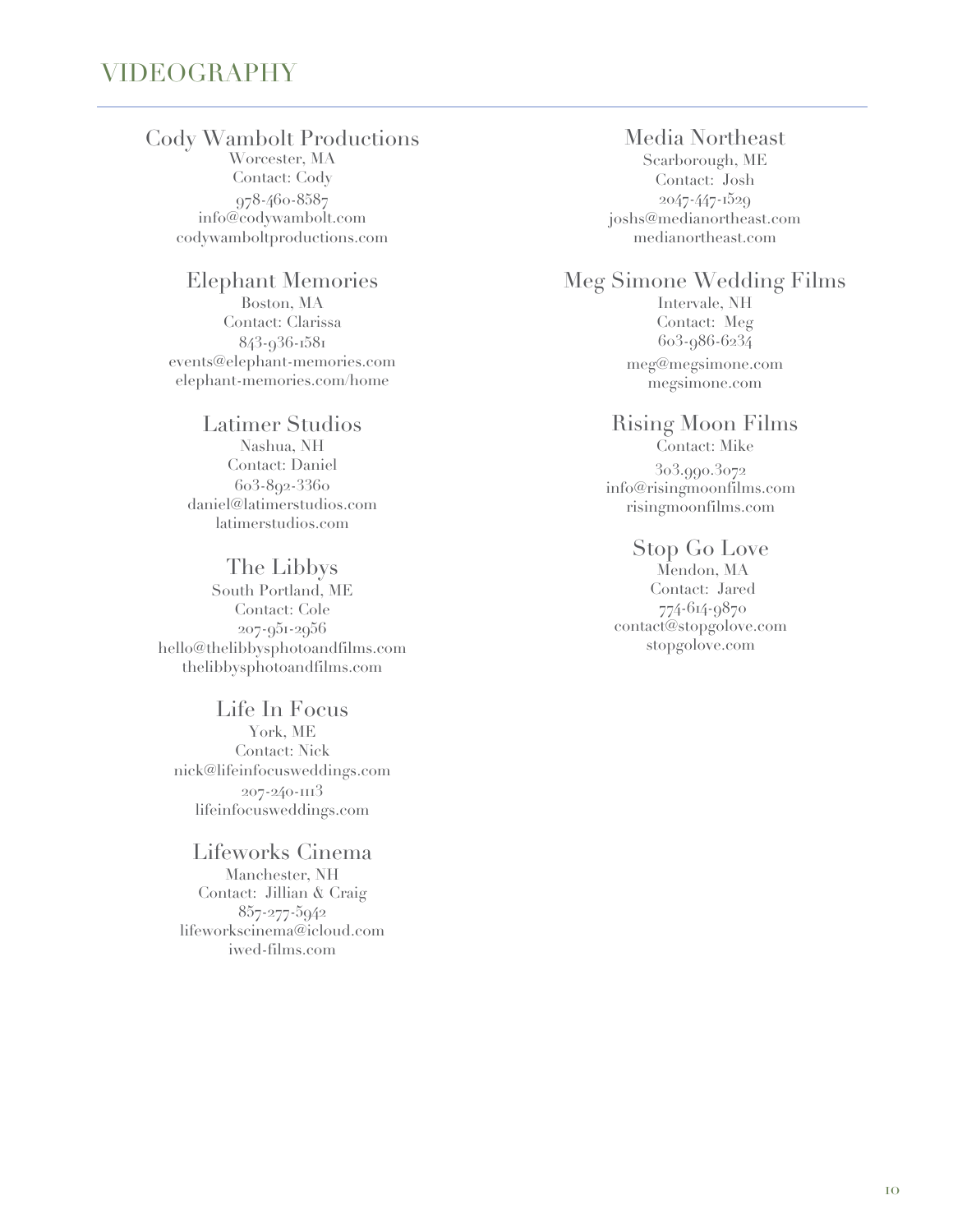#### BearFight

<span id="page-10-0"></span>Full Band & DJ Boston, MA Contact: Chris 978-995-1239 bearfightlive@gmail.com bearfightlive.com

#### Big City Party Band Live Band Boston, MA Contact: Ken 617-764-0472 bigcityweddingband@gmail.com bigcityweddingband.com

#### Cover Story

Live Band Tewksbury, MA Contact: Chris 954-494-4438 thecoverstoryband@gmail.com coverstoryentertainment.com

#### DJ Jon

DJ Portland, ME Contact: Jon 207-773-9695 DJJon1200@gmail.com DJJon.com

#### Isaiah Bennett

Live Ceremony & Reception DJ Portland, ME Contact: Isaiah 207-317-7848 isaiahwesleymusic@gmail.com isaiahbennettmusic.com

## The Middle Men Band

Band & Ceremony Guitar Portland, ME Contact: Lucas Roy 207-590-1450 booking@themiddlemenband.com themiddlemenband.com

## Northeast Event Design

DJ & Event Lighting New England Contact: Dan 888-352-6483 info@northeasteventdesign.com northeasteventdesign.com

### Them Apples Band

Live Band Boston, MA Contact: Eytan 206-661-4126 sugarbabiesband@gmail.com sugarbabiesband.com

#### Vinyl Countdown

Portland, ME Contact: James 207-710-7766 james@vinylcountdownmaine.com vinylcountdownmaine.com

#### Wavelength

Live Band Scarborough, ME Contact: Johnna 207-883-0893 johnna@wavelengthband.com wavelengthband.com

### Wilson Stevens

Live Band Entertainment Boston, MA Contact: Justin & Tim 978-256-0360 justin@wilsonstevens.com wilsonstevens.com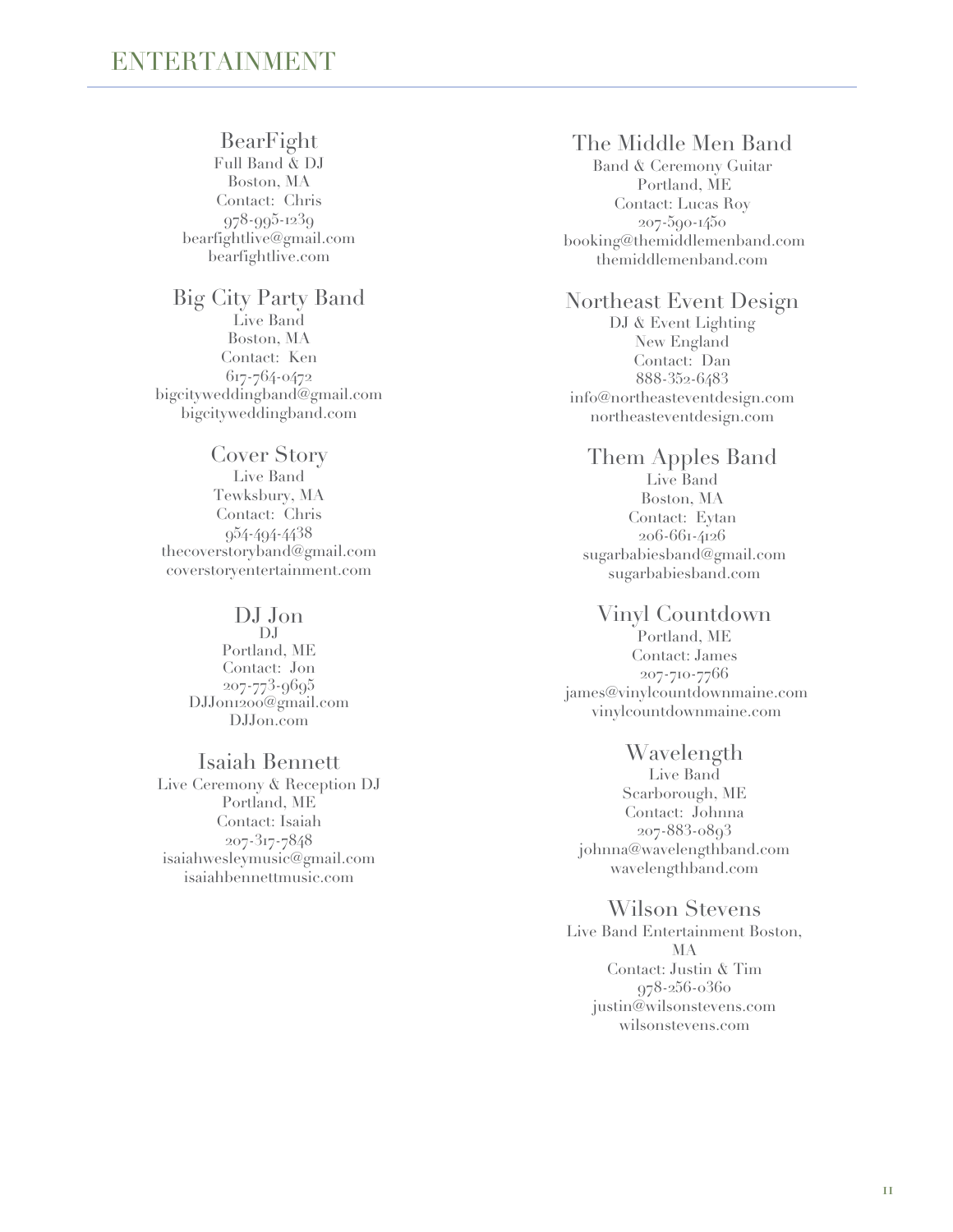# <span id="page-11-0"></span>OFFICIANTS & CEREMONY MUSICIANS

# A Sweet Start

**Officiant** Contact: Maria 207-380-2444 maria@asweetstart.com asweetstart.com

# Captain O. Kenneth Barnes

Officiant Contact: Ken 207-691-1714 okesbarnes@hotmail.com

## Isaiah Bennett Musician

Southern ME Contact: Isaiah isaiahbennett7@yahoo.com isaiahbennettmusic.com

# Stretta Ensembles

Classical Trio Portland, ME Contact: Nicole & Meg 207-615-6278 info@strettaensembles.com strettaensembles.com

## Wedding Angel

Officiant Contact: Ali 207-558-2629 weddingangelevents@gmail.com weddingangelevents.wixsite.com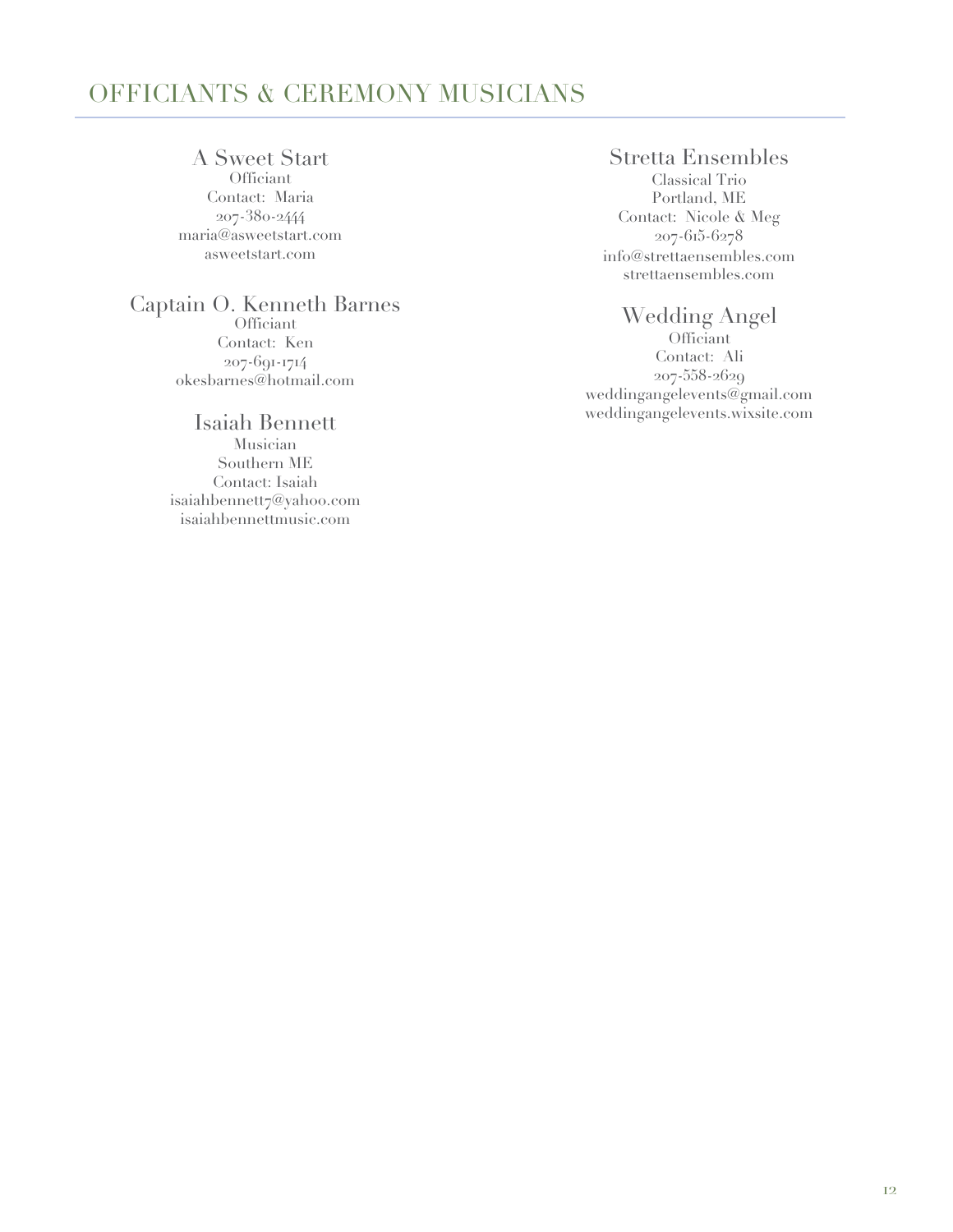# <span id="page-12-0"></span>CAKES, DESSERTS & SWEETS

## Bar Harbor Catering Company

Full Service Catering Bar Harbor, ME Contact: Mandy 207-664-8474 heather@bhcaterco.com bhcaterco.com

# Bear Brook Bakery

Custom Wedding Cakes New Gloucester, ME Contact: Melissa 207-756-4400 bearbrookbakery@gmail.com bearbrookbakery.com

#### Cakes for All Seasons

Custom Wedding Cakes & Dessert Buffets Parsonsfield, ME Contact: Lisa 207-200-6312 lisa@cakesforallseasonsme.com cakesforallseasonsme.com

# The Eighty 8 Donut Cafe

Donut Truck Portland, ME Contact: Ellen 207-653-3071 eighty8donuts@gmail.com urbansugarcafe.com

### Gelato Fiasco

Gelato Cart Brunswick, ME Contact: Alisa 207-607-4002 info@gelatofiasco.com gelatofiasco.com

# The Only Doughnut

Donut Pickup 207-218-1231 info@theonlydoughnut.com theonlydoughnut.com

# Stone Fox Farm Creamery

Ice Cream Truck Searsport, ME Contact: Kathy 207-323-2850 info@stonefoxfarmcreamery.com stonefoxfarmcreamery.com

## Trillium Caterers

Full Service Catering Belfast, ME Contact: Abigale & Michael 207-338-5080 Email via contact page on website trilliumcaterers.com

#### **Twist**

Ice Cream Truck Portland, ME info@portlandtwist.com portlandtwist.weebly.com

## Wildflour Cake Design

Modern, Custom-Designed Cakes Bangor, ME Contact: Asa 207-745-8319 wildflourmaine@gmail.com wildflourmaine.com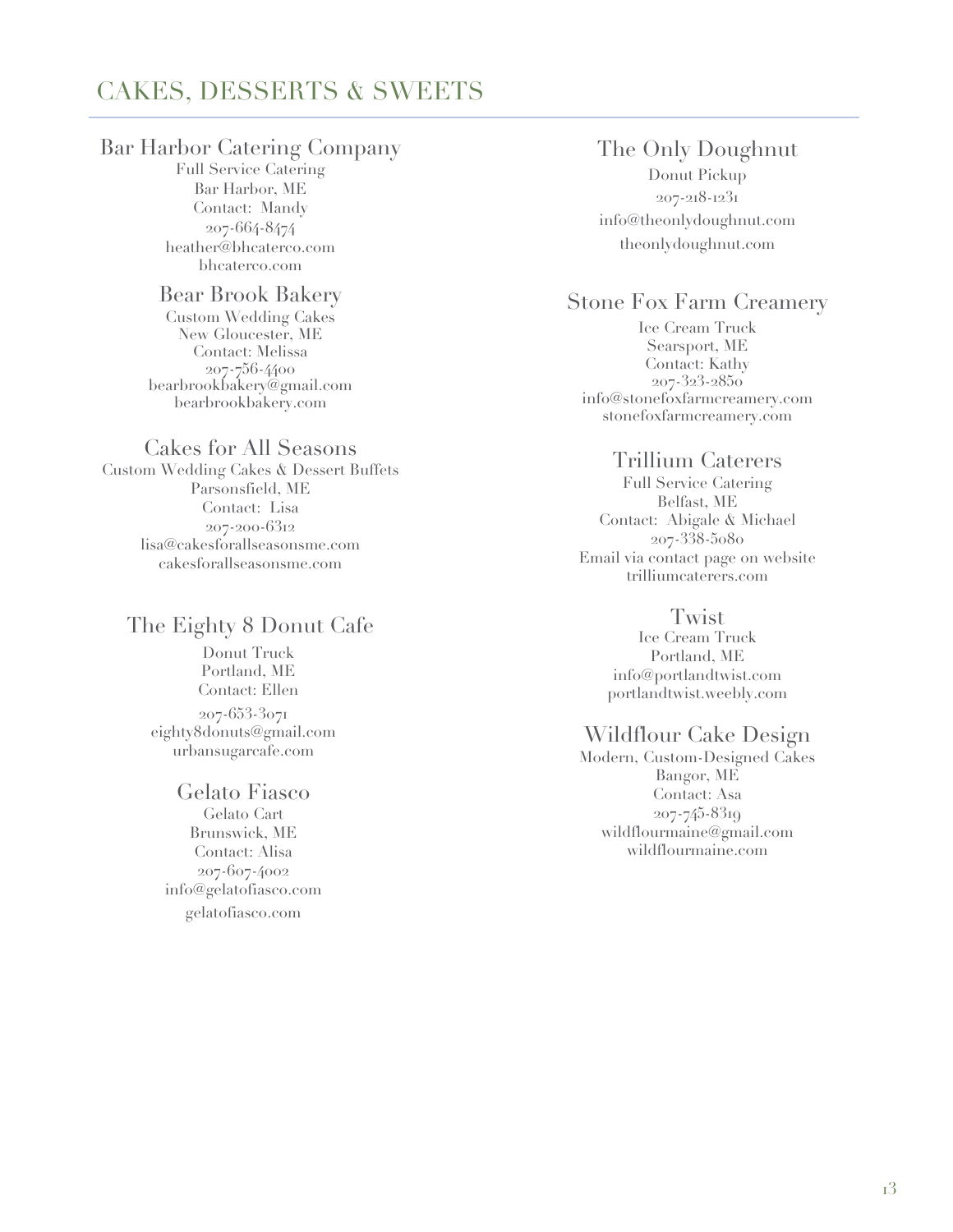# <span id="page-13-0"></span>STATIONE RS

# Ashley Elizabeth Designs

Pelham, NH Contact: Ashley info@ae-invitations.com ae-invitations.com

# The Chatty Press

Portland, ME Contact: Jen (617) 712-3882 jen@chattypress.com chattypress.com

El's Cards Greenland, NH Contact: Ellen 603-373-8605 ellen@elscards.com elscards.com

# Gus & Ruby Letterpress

Portsmouth, NH Contact: Samantha & Whitney 603-319-1717 hello@gusandruby.com gusandruby.com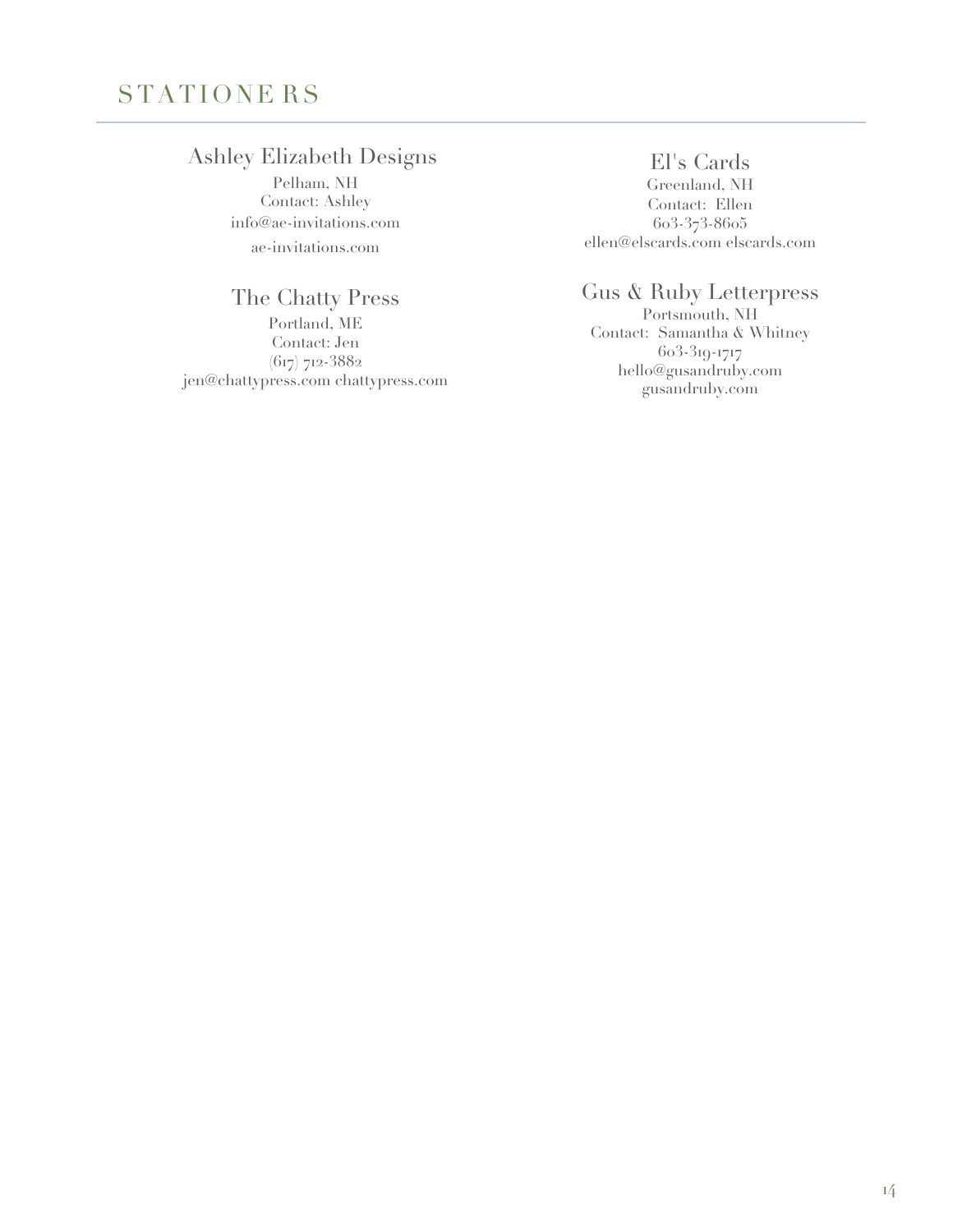## Ariel Johnson Makeup Artistry

Makeup Service Wiscasset, ME Contact: Ariel 207-350-2596 book@arieljohnsonmakeup.com arieljohnsonmakeup.com

## From This Day Forward

Makeup Service Rockland, ME Contact: Cynthia 207-593-7774 ftdfmaine@hotmail.com ftdfmaine.wix.com/ftdf

### Glow Salon

Hair & Makeup Service Belfast, ME Contact: Karen 207-505-5699 glowsalonbelfast@gmail.com glowsalonbelfast.com

#### Hair That Moves

Hair Service Berwick, ME Contact: Lena 207-698-7997 lena@hairthatmoves.com hairthatmoves.com

# Hair That Moves

Hair Service Berwick, ME Contact: Lena 207-698-7997 lena@hairthatmoves.com hairthatmoves.com

## Joya Beauty

Makeup Service Dover, NH Contact: Joanne 603-534-3412 info@joyabeauty.com joyabeauty.com

## Kim Doll

Hair Service Rockport, ME Contact: Kimberly 207-691-3809 kimberly\_doll\_3@hotmail.com kimberlydoll.com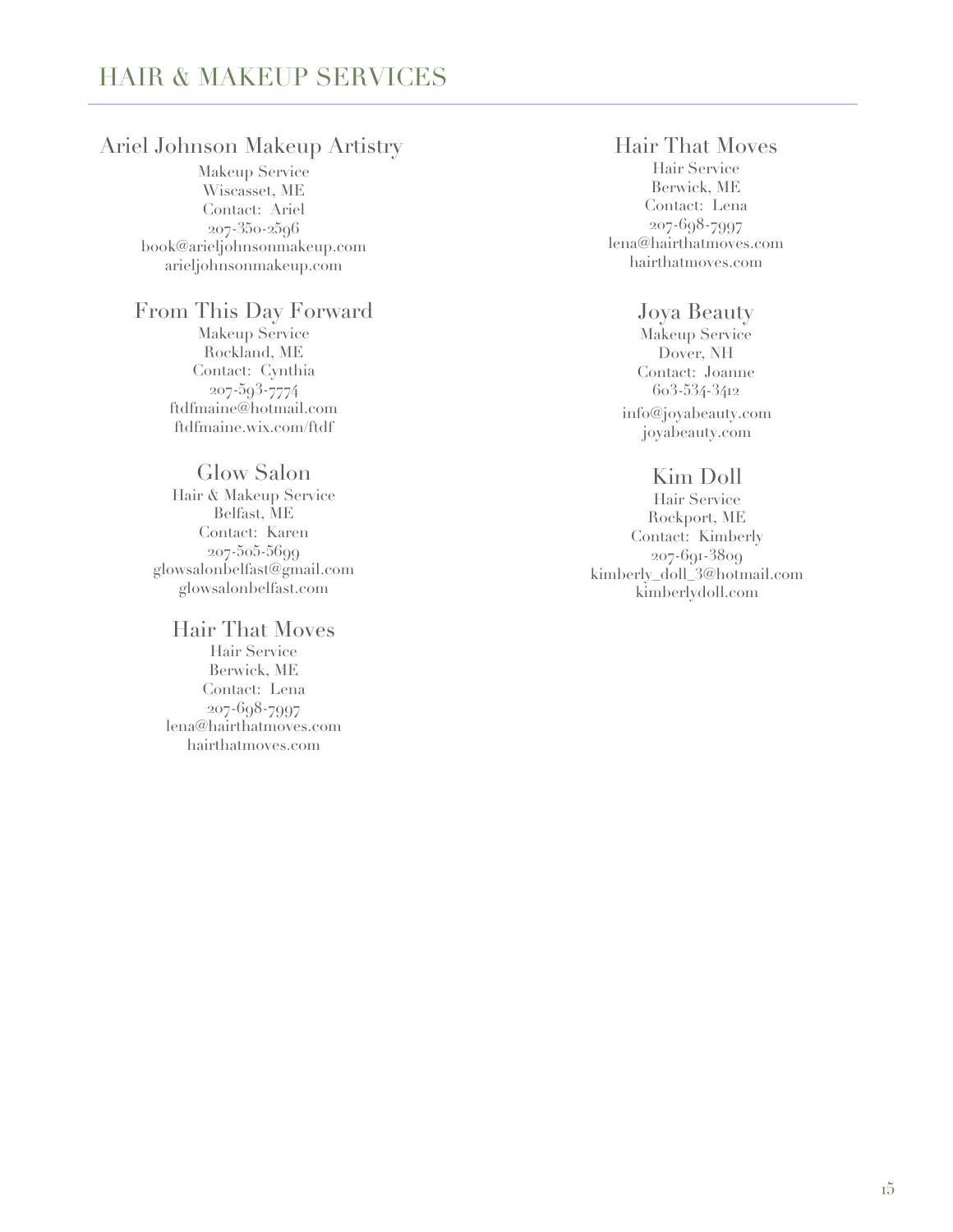# <span id="page-15-0"></span>Country Coach Charters

Full Service Transportation Company Nobleboro, ME Contact: Darcy 207-563-5466(o) cccofmaine@aol.com countrycoachcharters.com

# Goudreau & Sons

Golf Cart Rentals Winthrop, ME 207-377-5756 goudreausgolfcars@fairpoint.net goudreauandsonsgolfcars.com

# Northeast Charter Tour

Bus Charter Lewiston, ME Contact: Andy 207-784-3159 info@GoNECT.com northeastchartertour.com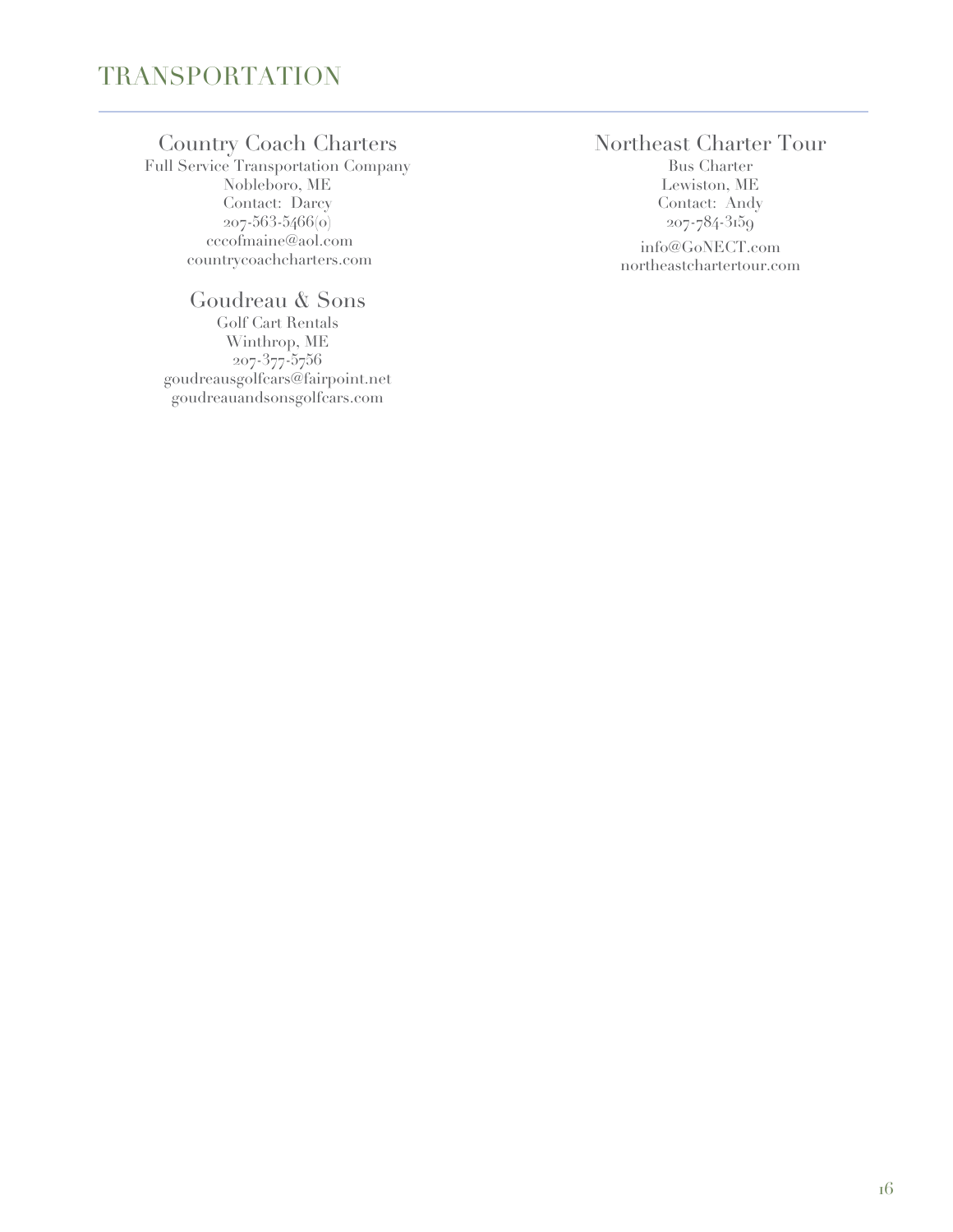# <span id="page-16-0"></span>WEDDING ATTIRE & ONSITE STEAMING SERVICES

#### Andrea's Bridal

Wedding Gowns & Formal Wear Portland, ME Contact: Julia 207-772-5313 andreasbridal.net

#### Blush

Wedding Gowns & Formal Wear Bangor, Portland & Presque Isle, ME Contact: Courtney 207-573-1647(B 207-772-1699(P 207-769-8611(PI courtney@blushbridalformal.com blushbridalformal.com

#### Madeleine's Daughter

Wedding Gowns & Formal Wear Portsmouth, NH 603-431-5454 bridal@madeleinesdaughter.com madeleinesdaughter.com

#### Somebody Loves Me Bridal

Onsite Steaming & Seamstress Services Contact: Betty 207-596-5505 somebodylovesmebridal@gmail.com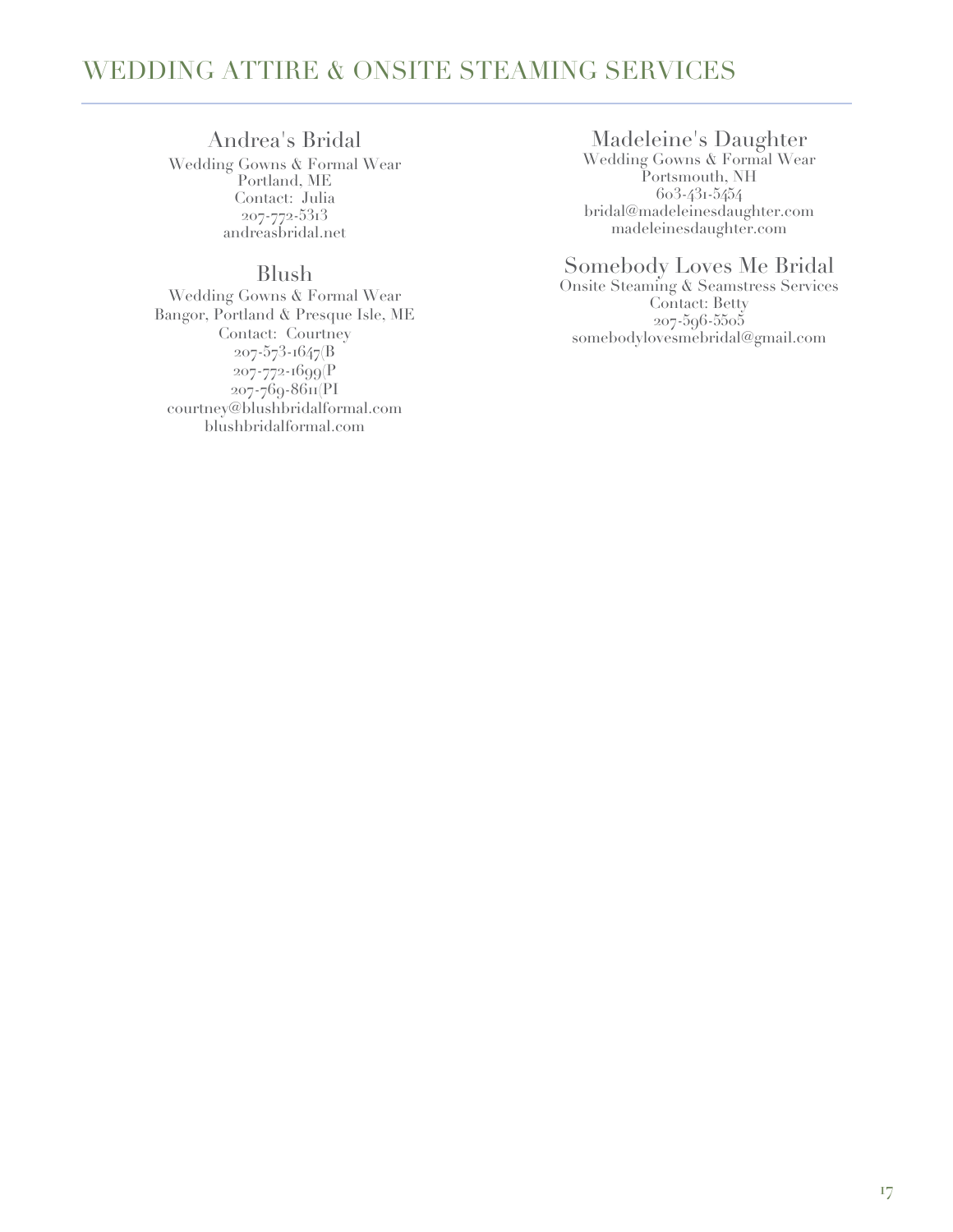# Black Dinah Chocolatiers

Hand Made Gourmet Chocolates Isle Au Haut, ME Contact: Kate & Steve 207-887-9763 info@blackdinahchocolatiers.com blackdinahchocolatiers.com

### Chart Metal Works

Custom Metal Jewelry Portland, ME Contact: Charlotte 207-221-6807 info@chartmetalworks.com chartmetalworkscom

### Dean's Sweets

Specialty Chocolates Portland, ME 207-899-3664 dean@deanssweets.com deanssweets.com

### Dianne Horton

Paintings & Ceramic Tiles Swanville, ME Contact: Dianne 207-338-3613 diannehortonmaineart@gmail.com diannehorton.com

## Fun To Eat Fruit

Portsmouth, NH Contact: Dave 888-221-9029 info@funtoeatfruit.com funtoeatfruit.com

JoJo's Popcorn Belfast, ME Contact: JoJo bellthecatinc.com

#### Nicole May Lesher Wedding Artist

Stockton Springs, ME Contact: Nicole 207-370-4128 info@nicolemaylesher.com nicolemaylesher.com

#### Rachael Anderson Fine Art Winterport, ME Contact: Rachael rachael@rachaelanderson.com rachaelanderson.com

## Sea Bags

Handbags from Recycled Sails Camden, ME 888-210-4244 customerservice@seabags.com seabags.com

# Stonewall Kitchen

Specialty Food Products, Gifts & Housewares York, ME 800-207-5267 guestservices@stonewallkitchen.com stonewallkitchen.com

# Worchester's Wild Blueberry

**Products** Jams & Blueberry Products Orneville, ME Contact: Lee & Everett 207-943-8804 wildblueberryproducts.com

### Wilbur's of Maine

Chocolates & Gifts Freeport, ME Contact: Darci 207-865-4071 darci@wilburs.com wilburs.com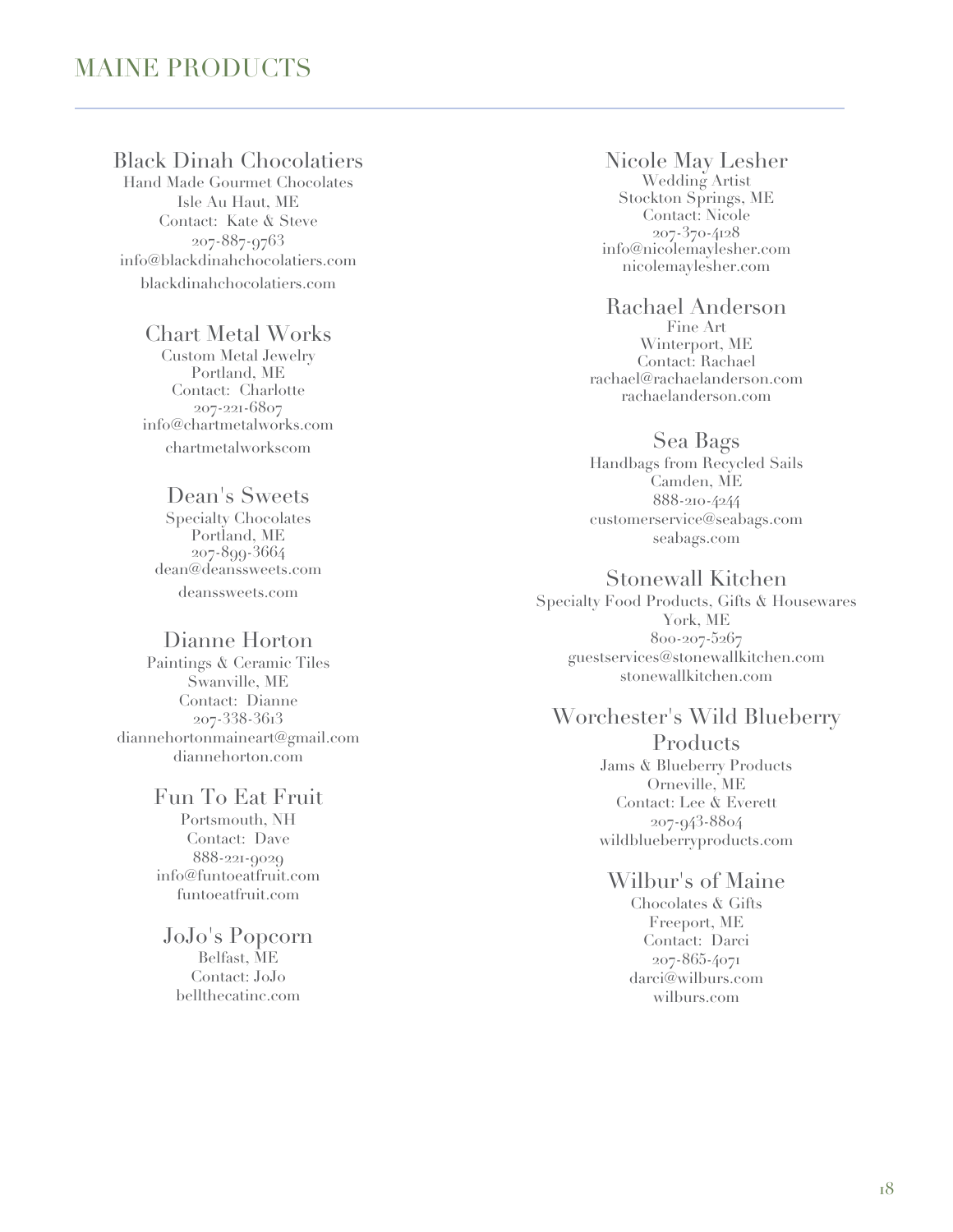# <span id="page-18-0"></span>CHILD CARE & FAMILY RENTALS

# Mid Coast Family Rentals

Waldo, ME Contact: Jill 207-342-2147 jill@midcoastfamilyrentals.com midcoastfamilyrentals.com